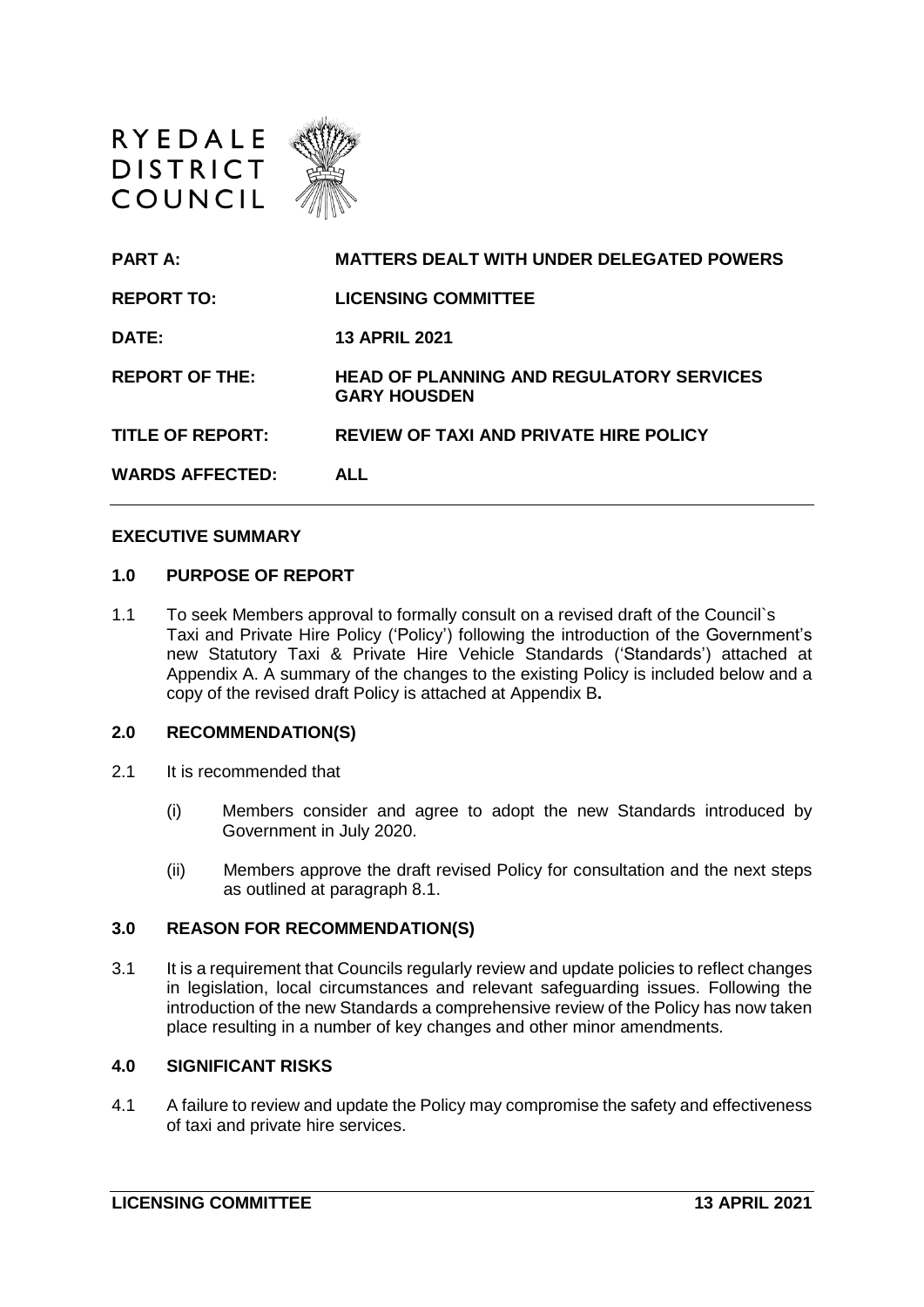# **5.0 POLICY CONTEXT AND CONSULTATION**

- 5.1 Given the extensive role taxi and private hire services play in local transport provision; this report supports all four of the Council's Corporate Priorities as outlined in the Council Plan 2020 – 2024. The Council's Corporate Enforcement Policy and Safeguarding Policies have also been considered as part of this review.
- 5.2 A consultation period of 12 weeks is proposed, commencing 1st May 2021 until the 24th July 2021 to allow interested parties to feedback on the proposals. It should however be noted that there is a clear expectation from Government for local authorities to implement the Standards in full unless there are compelling local reasons not to do so.
- 5.3 It is proposed to consult with the following:
	- Taxi and Private Hire Drivers
	- Operators of Taxis and Private Hire Vehicles
	- Residents of Ryedale via the Council's website
	- North Yorkshire Police
	- Neighbouring local authorities
	- Other interested/affected stakeholders such as Whitby, Scarborough and Ryedale Disability Action Group and the local multi-agency safeguarding team.

#### **REPORT**

#### **6.0 REPORT DETAILS**

- 6.1 In accordance with the Policing and Crime Act 2017, the Department for Transport published new standards for taxi and private hire vehicles in July 2020 with the aim of safeguarding children and vulnerable adults from abuse and exploitation. Councils must have regard to these new Standards and it is expected that they will be adopted unless there is compelling local reason not to. This report has also been prepared in respect of the Secretary of State's expectation that licensing authorities publish their response to the Standards, with details of the policies and plans to deliver the recommended measures.
- 6.2 The publication of the Standards has proved timely and coincides with the review of the Council's Taxi and Private Hire Policy. The Council's current policy, implemented in 2017, compares well to the new Standards such that only a few changes are necessary to align with the expectations of Government.
- 6.3 The proposed amendments to the current policy are outlined below. Included in bold are the relevant sections of the Standards requiring changes to the Policy, followed by the relevant sections of the revised draft Policy where the changes have been made:

### a) **DFT Standards Paras 3.12-3.12 - Consultation RDC Policy Paras 1.3, 1.14 & 1.15**

Proposed change – To confirm that the Standards have been considered in the formulation of the Policy which will be subject to a minimum 5 yearly review. It is acknowledged that more regular reviews may still take place where considered necessary.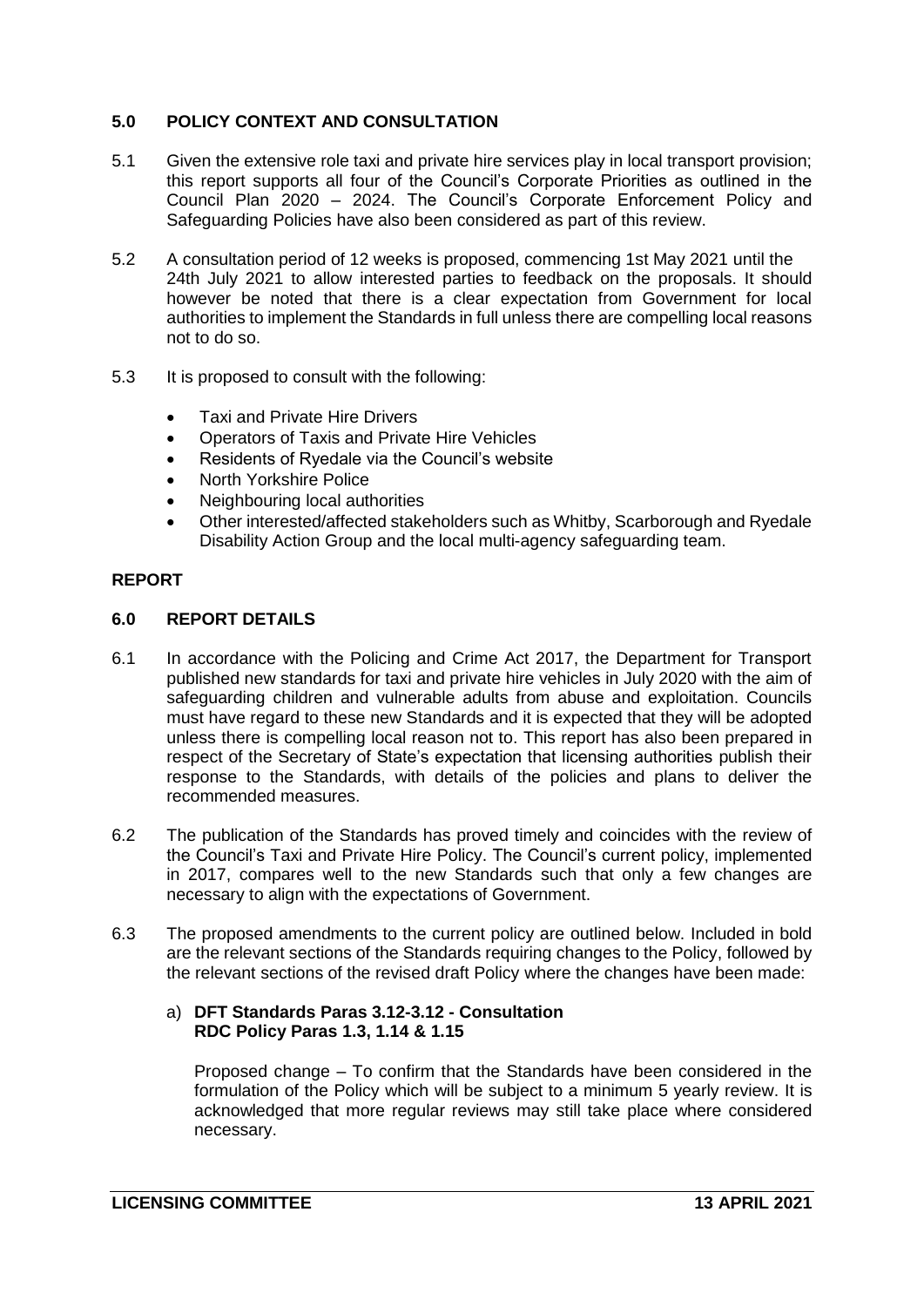## b) **DFT Standards 4.1-4.4 – Disclosure and Barring (DBS) Checks for drivers RDC Policy Paras Appendix A, para 3**

Proposed change – To increase the frequency of DBS checks in respect of licensed drivers from 3 yearly to 6 monthly. This will be achieved via the use of the DBS update service which all drivers are required to subscribe to. This represents no additional cost to the licence holder unless changes to their criminal record are indicated, at which point they will be required to undertake a new DBS check.

## c) **DFT Standards 6.14-6.15 – English language proficiency RDC Policy Paras Appendix A, para 13**

Proposed change – To include as part of the application criteria that all drivers must have proficient English oral and written language skills, and that additional evidence of competency may be required where deemed necessary.

# d) **DFT Standards 7.7-7.13 – In-vehicle visual and audio recording (CCTV) RDC Policy Paras Appendix J, para 2**

Proposed change – To confirm that based on the low level of reported incidents within licensed vehicles, the Council does not consider the mandatory installation of CCTV in vehicles to be proportionate at this time. Factors such as cost, data responsibilities and privacy have also been considered in forming this view. In line with the Standards, regular reviews will take place to identify any local circumstances which may indicate that CCTV would have either a positive or an adverse net effect on the safety of taxi and private hire users. Full consultation with stakeholders would take place as part of such a review.

# e) **DFT Standards 7.16–7.6 – DBS checks for vehicle proprietors RDC Policy Paras 3.5 & 3.6**

Proposed change – To require a Basic DBS disclosure from the proprietor of a licensed vehicle where they are not already a licensed driver with RDC.

## f) **DFT Standards 8.8-8.9 – DBS checks for staff who book or dispatch vehicles RDC Policy Paras Appendix C, para 26**

Proposed change – Include a requirement that Operators ensure staff who book or dispatch vehicles obtain a basic DBS check, and that a register of such staff who have had a check done together with the date of the check is maintained. This requirement will not apply to staff who are already a licensed driver with RDC.

## g) **DFT Standards 8.13 – Information to be recorded by Operators RDC Policy Paras Appendix C, para 24**

Proposed change – Include a requirement that Operators record the name of any individual that responds to a booking request, and the name of any individual that despatches a vehicle.

h) **DFT Standards 8.16-8.17 – Use of Passenger Carrying Vehicles (PCVs) RDC Policy Paras Appendix C, para 12**

Proposed change – Require Operators to notify the person making a booking that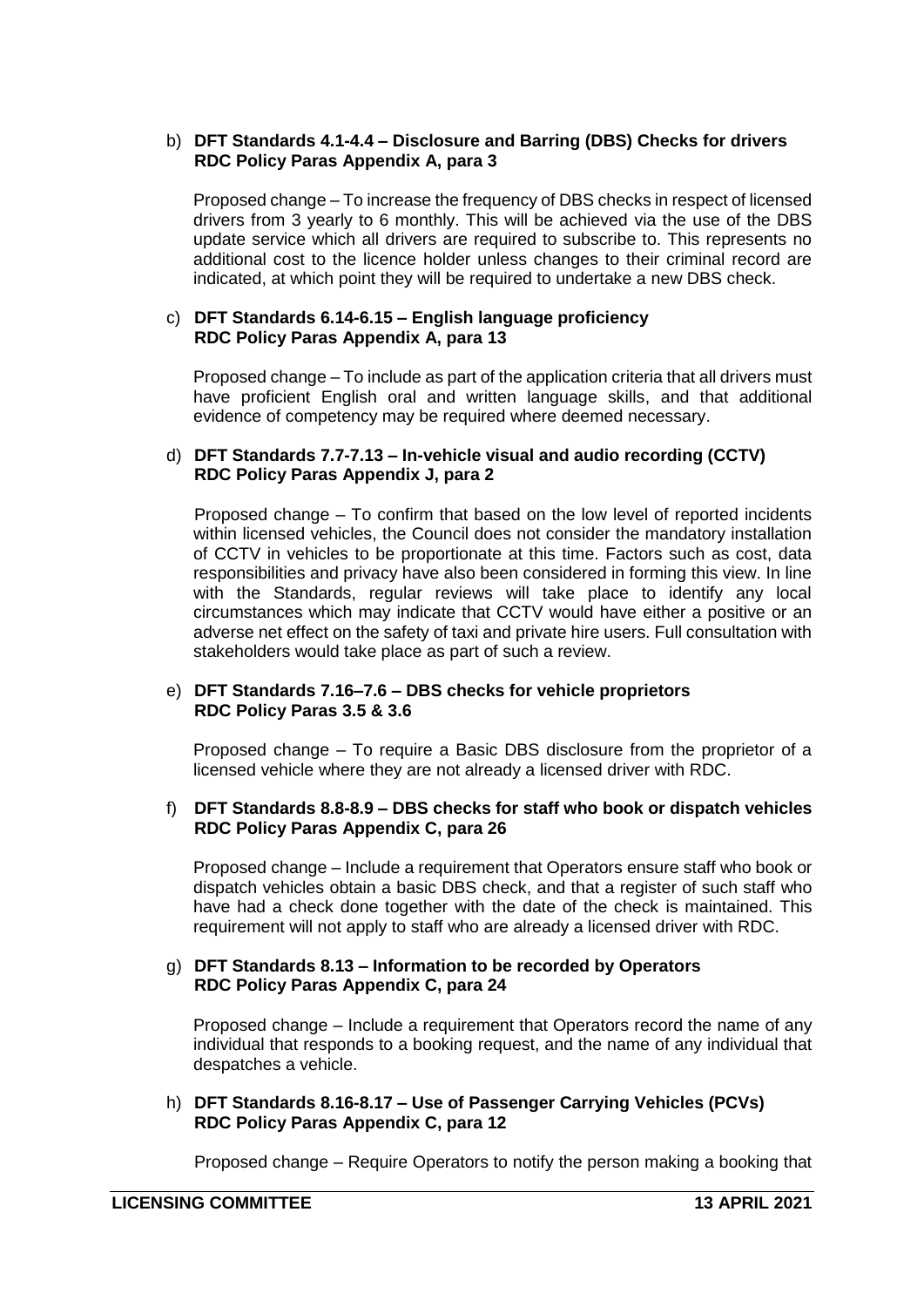they will be utilising a PCV or PCV driver and obtain their consent prior to despatching the vehicle. This situation may arise where a private hire vehicle is unsuitable, for example where a larger vehicle is needed because more than eight passenger seats are required. Given that PCV licenced vehicles and drivers are subject to different checks (via the Driver and Vehicle Standards Agency), it is important that the individual making the booking is made aware of this fact and given the choice to book with a different operator should they choose.

# i) **DFT Standards – Assessment of Previous Convictions RDC Policy Appendix D**

Proposed changes:

- Include a new section within Appendix D of the Policy confirming that applicants and licence holders with conviction(s) relating to exploitation shall normally be refused a licence.
- Where a conviction or caution relates to possession of a weapon, the period an applicant is expected to have remained free of conviction or caution be increased to 7 years.
- To add that applicants who are on any barred list shall be refused a licence.
- Where a conviction or caution relates to dishonesty, the period an applicant is expected to have remained free of conviction or caution be increased to 7 years.
- To add that where an applicant has any conviction connected with the supply of drugs, that a licence shall not normally be granted until at least 10 years have elapsed since the completion of any sentence imposed. Where an applicant has any conviction connected with the possession of drugs, the period of time after a licence may be granted be extended to 5 years.
- Include a new section within Appendix D of the Policy confirming that applicants and licence holders with conviction(s) relating to discrimination shall be expected to have remained free of conviction or caution for 7 years.
- To include that an applicant with a conviction for driving a vehicle under the influence of drugs or alcohol shall not normally be granted a licence until 7 years has passed since the completion of sentence or driving ban imposed.
- To include that an applicant with a conviction for using a hand-held mobile telephone or a hand-held device whilst driving shall not normally be granted a licence until 5 years has passed since the completion of sentence or driving ban imposed.

# j) **Other amendments**

In addition to minor layout and formatting changes, the following amendments are proposed:

- Proposed change Remove Para 2.4 in relation to applications for Dual Driver Licences from outside the area. This measure was introduced to deter individuals from applying for a driver licence with RDC when they had no intention of operating within the district (a hackney carriage for example may undertake pre-booked work anywhere within the country). This issue is not currently prevalent within Ryedale, and although an intended use Policy is considered good practice in respect of hackney carriage vehicles, a similar policy in respect of drivers could be open to challenge.
- Proposed change Amend Para 3.4 to state 'MOT test certificates will be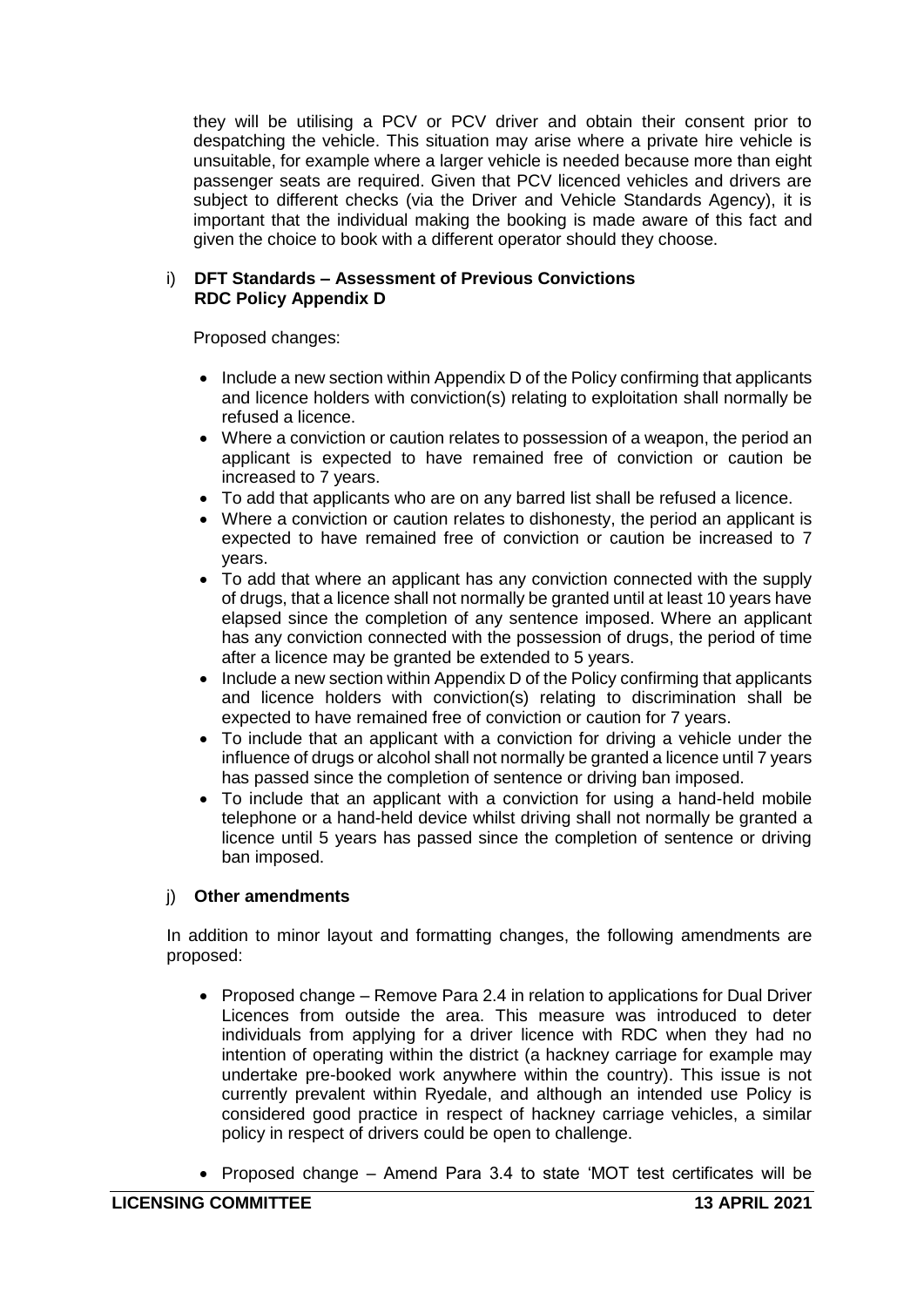accepted from any approved testing centre. Vehicle licence compliance checks may only be carried out at the LA's appointed testing station(s)'.

## **Options**

6.4 Licensing authorities are under a legal duty, under section 177 of the Police and Crime Act 2017, to have regard to the Statutory Standards, and are expected to adopt them unless there are compelling local reasons not to. While there is clear concern for the trade under the current circumstances of the Covid-19 pandemic, the paramount consideration in taxi and private hire licensing is passenger safety and on this basis it is not considered appropriate to delay the implementation of the new standards.

## **7.0 IMPLICATIONS**

7.1 The following implications have been identified:

## **a) Financial**

The additional costs involved in drafting the revised Policy have been met from existing budgets. There may be minor future cost implications to the Council from new policy requirements, however any additional costs incurred or savings made will be reflected in future adjustments to fee levels. The Council is legally obliged to ensure licence fee levels are set on a cost recovery basis.

## **b) Legal**

There is no statutory requirement to have a taxi and private hire licensing policy, but having such a policy is considered to be good practice, and assists with consistent decision making. The Council has the power under the Town and Police Clauses Act 1847, Transport Act 1985, and the Local Government (Miscellaneous Provisions) Act 1976, to implement a licensing policy to specify the requirements that vehicles and drivers must meet in order to be licenced, and attach such conditions to licences as are considered to be necessary.

In July 2020 the DFT published its Statutory Taxi and Private Hire Vehicles Standards, pursuant to the power to issue guidance under s177 Crime and Police Act 2017. This sets out a framework of policy for the protection of children and vulnerable adults to which licensing authorities must have regard under s177(4).

#### **c) Climate Change**

In support of the Council's Climate Change agenda the introduction of minimum vehicle emission standards for licensed vehicles was considered as part of this review. However, given the significant financial impact the Covid-19 pandemic has had on the taxi and private hire sector, it is not considered appropriate to implement changes which are likely to result in significant additional costs for the licensed trade during this difficult time. Measures to encourage the use of low emission vehicles are to be re-visited once the economy and sector has recovered.

## **Equalities**

**d)** An Equalities Impact Assessment has been completed as part of the Policy Review.

## **Others**

**e)** Other implications (Staffing, Planning, Health & Safety, Environmental, Crime & Disorder, Data Privacy) have been considered and do not apply.